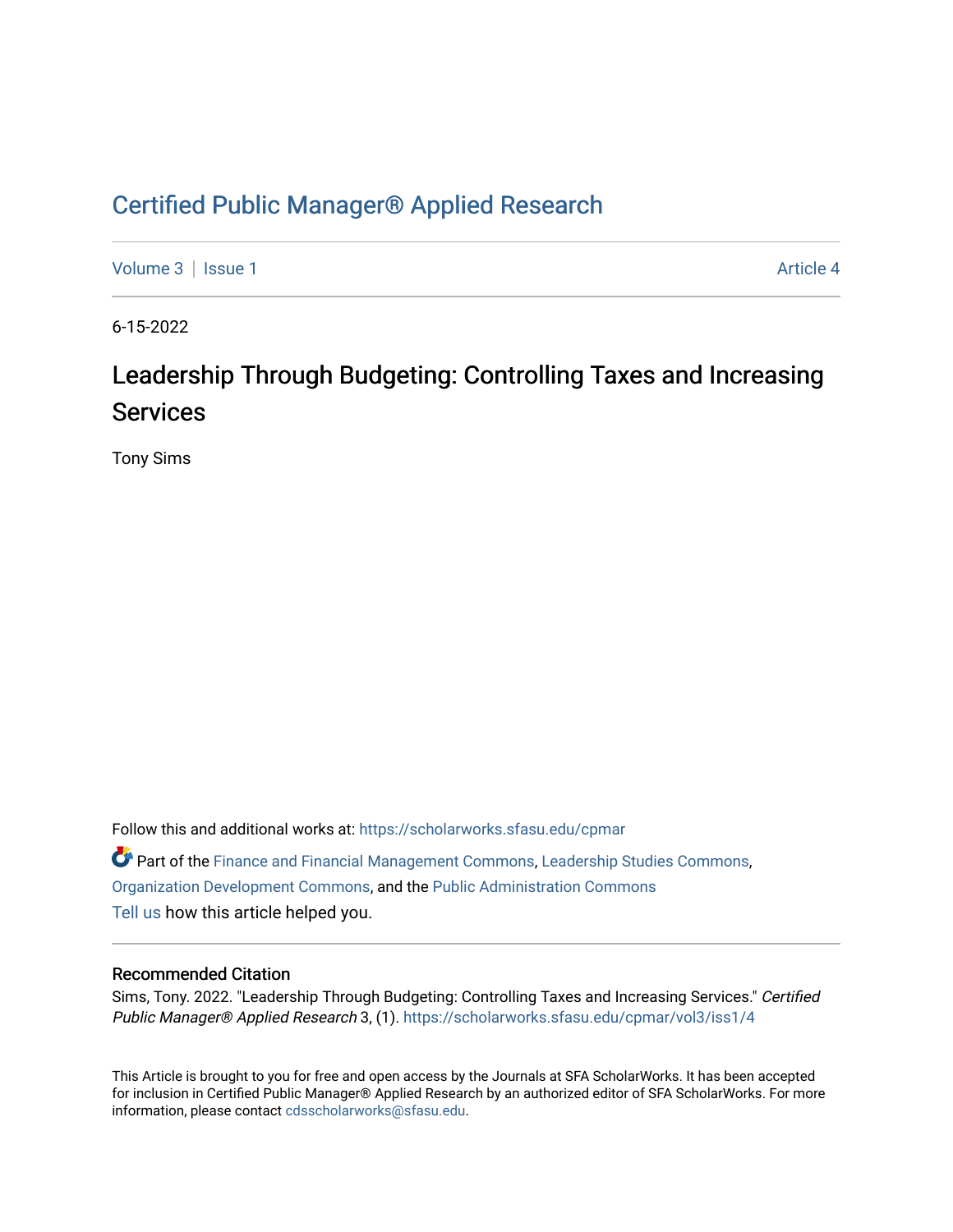# **Leadership Through Budgeting: Controlling Taxes and Increasing Services**

Tony Sims Coastal Refractory Services, Inc.

## **Abstract**

Local budgets are the key responsibility of elected and appointed leaders, as are ultimate control over how tax dollars are allocated, and which services are provided to the citizens. Nowhere else is leadership more important than during budget preparation. However, local budgeting is typically more an annual event than an ongoing efficient and effective process. By implementing a budgeting process and preparing a budget in accordance with the criteria required by the Government Finance Officers Association's (GFOA) Distinguished Budget Presentation Award Program and earning the award, local governments can create more efficient and effective operations, improve public trust, and have better control over taxes while increasing services. This article will show both a comparison of Chambers County's budgeting process between the past and the present, and the advantages versus the disadvantages of a GFOA award winning budget. Advantages include improving the budgeting process, focusing more on priorities, providing a better understanding of operations for all stakeholders, and improving operational performance. Disadvantages discussed are staff commitment, cost, and the need for change. This article provides sufficient evidence to suggest that Chambers County and its stakeholders benefited from the county formally adopting the requirement to earn the GFOA's Distinguished Budget Presentation Award as part of their annual budget policy. Other local governments should consider working toward the GFOA's Distinguished Budget Presentation Award.

## **Introduction**

No other activity performed by local governments can have as much positive impact on outcomes as preparing a detailed budget in accordance with the Government Finance Officers Association's (GFOA) Distinguished Budget Presentation Award Program.<sup>1</sup> The adopted local government budget is the ultimate control on financial management, and, when properly executed, can provide a valuable resource for all stakeholders while providing for efficient and effective management and operations. As stated in the GFOA Recommended Budget Practices Framework for Improved State and Local Government Budgeting, "of all the functional areas of finance, the one most in need of guidance is government budgeting."<sup>2</sup> However, in practice, counties and cities often throw together a line-item budget at the last minute, resulting in a budget that is often misunderstood, provides no operational guidance, causes an unreasonable amount of budget transfers and budget amendments, and provides no real useful information regarding outcomes and performance measurement. In essence, the local government budget is typically more an event than a process. By following the GFOA's Distinguished Budget Presentation Awards Program categories and criteria, a local government can implement a budget process that will help improve the local governments' operational performance and financial position, which will result in better control over tax rates while increasing services to the citizens and all stakeholders.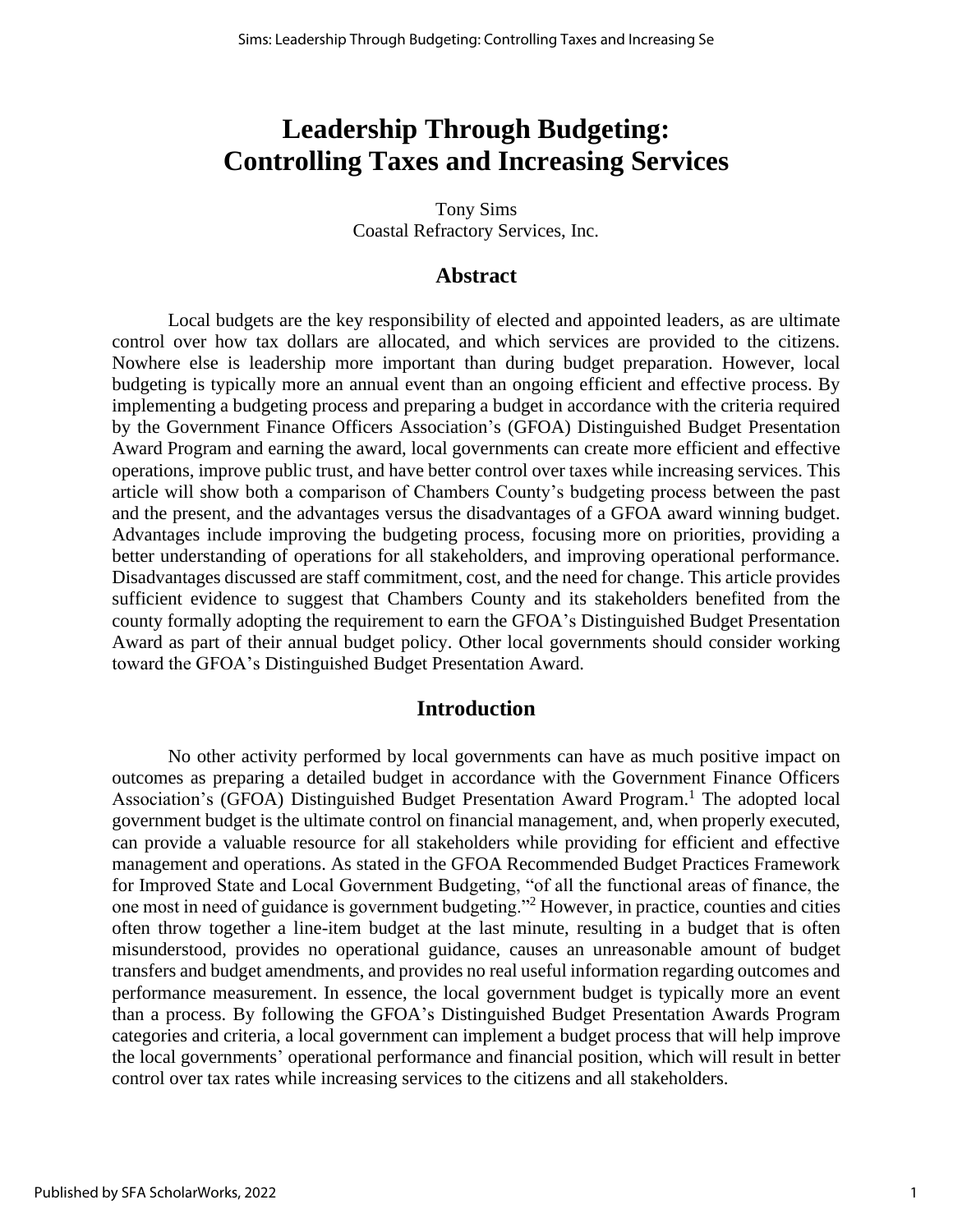# **Background in Chambers County**

In the past, Chambers County, Texas started their budgeting process only after receiving certified taxable values from the Chambers County Central Appraisal District in July of each year. The thought behind this seemed to be that they could not prepare a budget until they knew how much revenue would be available. Thus, the desired tax rate determined the budget rather than the prioritized budget determining the tax rate, which could have resulted in either a higher or lower tax rate. This smoothing of the tax rate may have resulted in surplus and waste in some years, and shortfalls and loss of opportunities in others.

After the desired tax rate determined the available funds, department heads and elected officials were asked to provide their department's line-item budget as compared to the prior year's budget and a round of budget workshops would ensue where all five members of the Commissioners Court would analyze the proposed budget in its entirety. Department heads and elected officials were also given the opportunity to plead their case to the Commissioners Court for their wish list at this time. This often resulted in a "brow beating" of department heads and elected officials by the Commissioners Court, leading to lower morale and multiple "budget games," as described by Scott Douglas Lazenby in his book *The Human Side of Budgeting, Budget Games and How to End Them*. <sup>3</sup> Not all department heads and elected officials possess presentation and public speaking skills, which typically meant the more persuasive presenters got their wishes while those lacking skills did not.

Since the proposed budget typically was not vetted by a budget committee or the Budget Officer, it included a lot of requests that were not necessary or reasonable, which caused all five members of the Commissioners Court to spend considerable time debating unreasonable requests. Typically, the first budget workshops started out with a round of "no's," and as the process progressed and other more persuasive presenters "won," it became necessary to re-visit previous presenters' requests to be "fair and consistent." This process caused demoralization and resentment between department heads and elected officials towards both each other and the Commissioners Court.

The budgeting process resulted in a line-item budget whittled down to match available revenues, with very little buy in from department heads and elected officials. The budgets were also unrealistic regarding real priorities, which caused excessive budget amendments and transfers during the fiscal year when priority needs surfaced that could have been foreseen through a more effective budgeting process. With no clear focus on priorities, the budget amendments and transfers became time consuming hunts for available funds and ended with an amended budget that was carried over to the next year to continue the budgeting process.

# **A Better Budgeting Method**

Realizing that there had to be a better method of budgeting, the county only had to find the solution. During Track 4, Public Finance & Budgeting, of the Texas Certified Public Manager Program at Stephen F. Austin State University, the county received the book *A Budgeting Guide*  for Local Government, by Robert L. Bland.<sup>4</sup> In the book, Bland introduces the Government Finance Officers Association (GFOA) as the agency that "has been at the vanguard of promoting better budget communication."<sup>5</sup> He further explains that the GFOA "has sponsored the Distinguished Budget Presentation Awards program, inviting states, provinces, and local government to submit their budget documents for evaluation in four areas."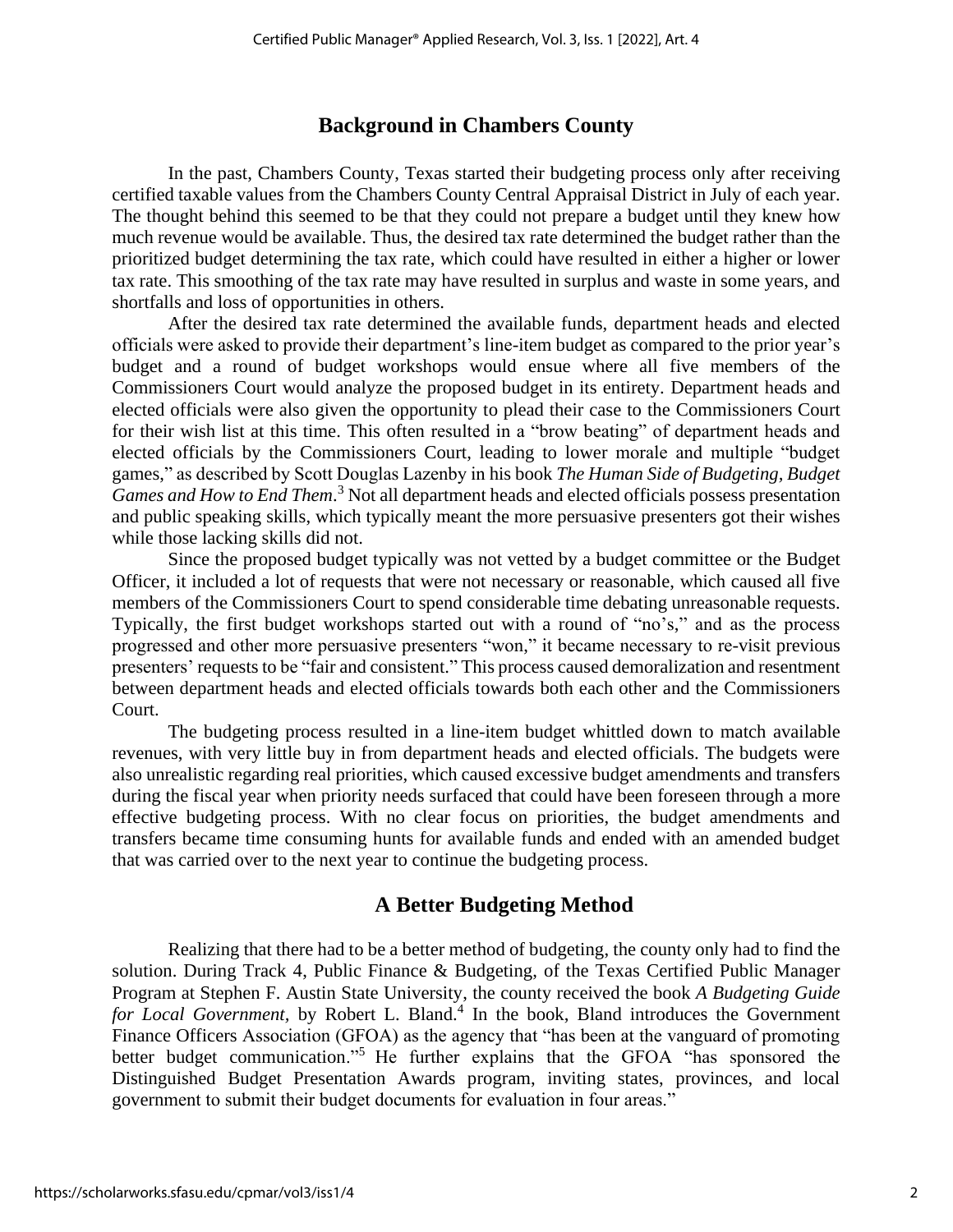The four areas cited in the book are:

- The budget as a policy document
- The budget as a financial plan
- The budget as an operations guide
- The budget as a communication device

After studying and considering the information provided in Bland's book, Chambers County started following the GFOA budgeting model and meeting the 27 evaluation criteria, with the intent of eventually achieving the GFOA's Distinguished Budget Presentation Award. This resulted in a much-improved 2015 budget process that was completed in record time and included priorities; with buy in from department heads and elected officials. Chambers County enjoyed many successful fiscal (calendar) years starting in 2015 that provided better control of current and future tax rates while providing increased services to its citizens.

# **Advantages of a GFOA Award Winning Budget**

#### **Improved Budgeting Process**

Since 62% of the Chambers County Budget, excluding capital expenditures, consists of personnel costs, and since most of the prior budget debates related to salary decisions, the Commissioners Court created the Performance Evaluation Committee (PEC) to consider personnel needs on a routine basis in lieu of only at budget time. The PEC makes recommendations to the Commissioners Court after thorough review and consideration. This has saved a considerable amount of time and has improved consistency with merit raise requests. Employees have received more merit raises than in the past and morale improved.

The county also adopted a formal budget policy and budget calendar which resulted in more time spent on the budget process in lieu of considering the budget as an "event." As stated in the NEUBRAIN white paper *Performance Based Budgeting – Methodology and Tools,* "organizations have a number of PBB [performance-based budgeting] best practices and approaches at their disposal, but rarely will they achieve a mature level all at once because implementing PBB is a process rather than an event." <sup>6</sup> The Budget Officer formed a budget committee and fully vetted the department heads' and elected officials' requests prior to taking the proposed budget into budget workshops with the full governing/approval body. The budget committee re-visited questionable requests as needed, which allowed the requestor adequate time and a safe environment in which to explain their needs.

Through this improved budgeting process evolved the County's first formal Capital Improvement Plan, which focused on improving long range planning. All this improvement effort aided in Standard & Poors Rating Agency's decision to rate Chambers County's 2014 Revenue Bonds "AA," resulting in improved interest rate savings on bond indebtedness.<sup>7</sup>

#### **Focusing on Priorities**

With a 12% increase in certified property values providing increased revenues to the county, one would think that the Commissioners Court would stay with the past policy of keeping the tax rate the same as the past five years. However, with an improved budgeting process and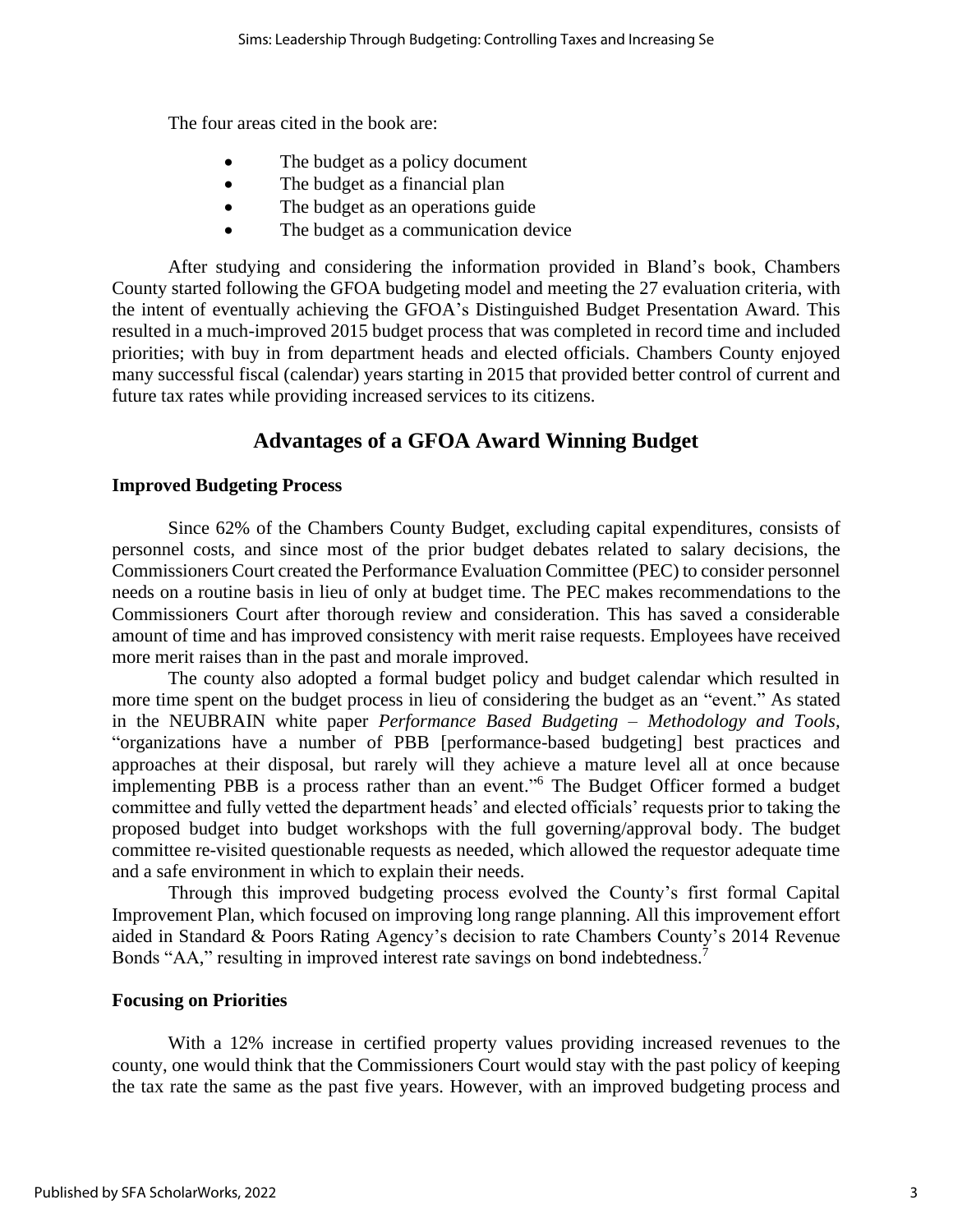consideration of long-term needs, the decision for the 2015 budget year was to adopt the higher rollback tax rate which would provide additional revenue to the county. This would then allow the county to increase services to as many citizens as possible with available funds. Clearly, infrastructure needs were necessary to keep pace with growth in the county.

Increased industrial growth raises competition to attract and retain the best available personnel for a growing number of services to our citizens. Personnel are viewed as an asset now more than ever. Also, to operate more efficiently and effectively, and to comply with state and federal requirements, the county needed to invest in new financial and judicial records management software after 17 years of using basic software applications.

Exploding population, industrial, and retail growth requires increased needs for fire, EMS, and police protection. The improved budget process brought to light the urgency of these needs and allowed Chambers County to become more proactive with addressing these needs more than ever.

By focusing on priorities, more time was spent on considering the projects and services that benefit the most citizens in lieu of the projects that benefit only special interest groups. Each request should provide an estimation of the number of citizens benefitting from the project or service. Often political pressures will focus on high-profile, or "pet," projects that really should belong to non-profit organizations or private businesses, which leads to the detriment of critical infrastructure or emergency services' needs provided by local governments.

## **Better Understanding of Operations**

How many times have department heads and elected officials complained that, Commissioners Court doesn't even know what they do?" How many times has the Commissioners Court stated, "the department heads and elected officials don't understand what it takes to run the county?" How many times have concerned citizens asked, "what does the county do for us?"

Through an improved budgeting process, Chambers County's budget became a better communication tool. A contributing factor to the questions previously stated is simply lack of communication. By using a budget committee to prepare the proposed budget, the department heads and elected officials can have a tool for better communication. Also, additional narrative in the budget can clearly and concisely answer questions. Once budgetary needs are clearly communicated and explained in a way that allows citizens to better understand their benefits, it becomes more necessary to include the priorities in the budget with the property tax rate.

By preparing a thorough proposed budget and five-year capital improvement plan, the Commissioners Court formally participated in more clearly defining the county's vision, mission, and objectives. Once everyone understood the magnitude of critical infrastructure, safety, and compliance needs, the unreasonable requests were withdrawn without objection. Although improvement was still forthcoming, Chambers County became clearer on their vision, mission, objectives, and priorities than ever before.

A GFOA award winning budget document will clearly justify each department, provide an organization chart, list goals and objectives, and provide metrics for measuring outcomes. Each department allocated funds in the budget will include a narrative so that citizens can easily understand where their tax dollars are spent, as well as the outcomes and benefits to the community.

The new budget documents were valuable resources to county leaders to help explain what the county does for the community and where the tax dollars are allocated during meetings,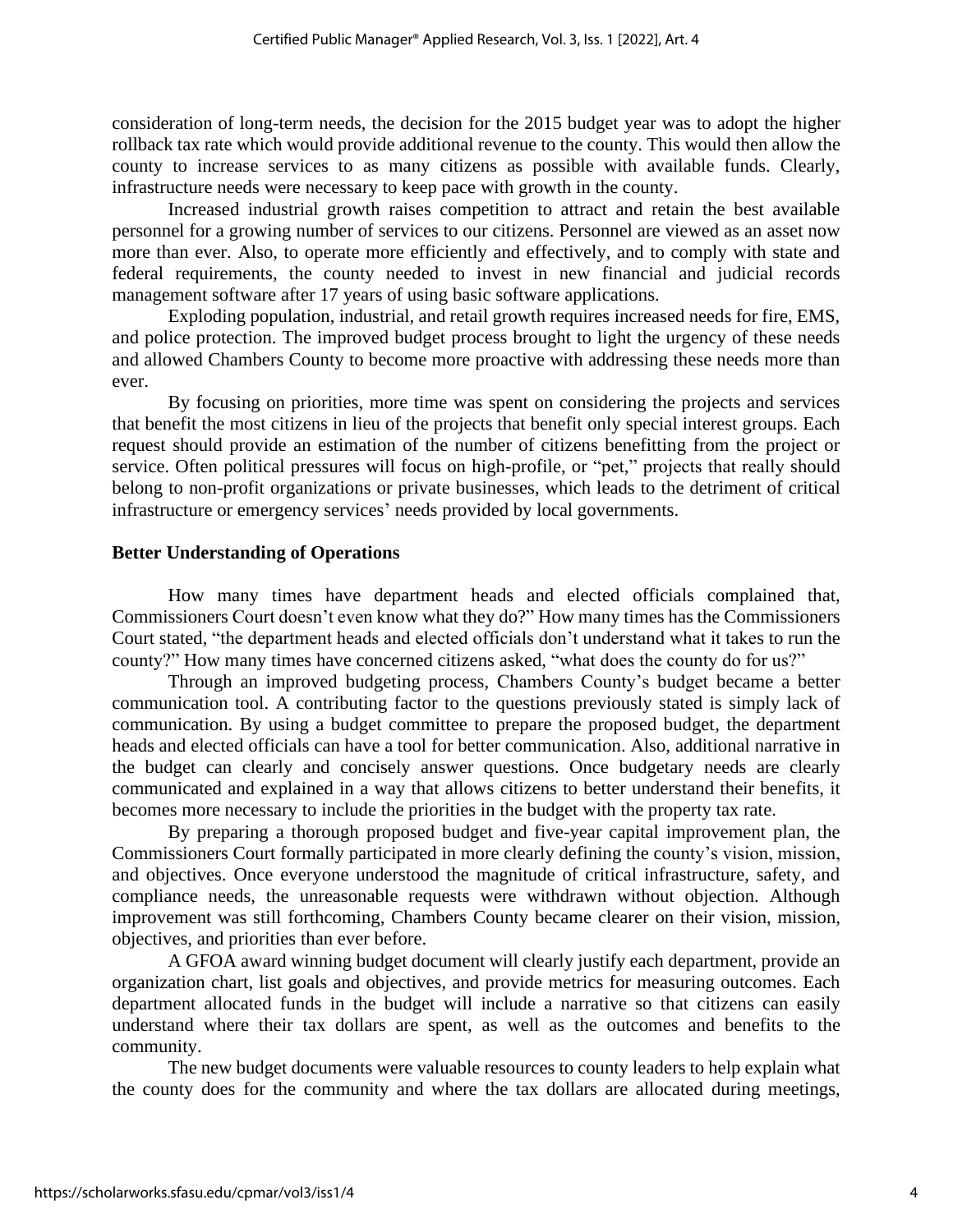conferences, and other public events. This will improve citizens' confidence in their elected officials and build trust and credibility.

### **Improved Operational Performance**

By preparing a long-range capital improvements plan, Chambers County is now aware of its needs ahead of time which allows them to leverage their buying power and negotiate more favorable prices on capital equipment, facilities, and construction contracts. In realizing future needs, the county can consider the economic value added for capital purchases and take advantage of lower interest rates and better cash reserves utilization.

Chambers County's investment into the best available financial software allowed them to move toward performance-based budgeting and provide performance measures for decision making. This moved Chambers County away from only using line-item budgeting.

What is meant by performance-based budgeting? Numerous resources and definitions have been provided for performance-based budgeting since the federal government first embraced the concept in the early 1950's. One good definition, as cited in the winter 2004 edition of Popular Government's *Defining Performance Budgeting for Local Government,* is that performance-based budgeting is a "process for budget preparation and adoption that emphasizes performance management, allowing decisions about allocation of resources to be made in part on the efficiency and effectiveness of service delivery." 8

Implementing a performance-based budgeting program is necessary to measure inputs, outputs, and outcomes related to the use of county resources and ultimately tax dollars. Here are recommended practices from cited resources, many of which were introduced in the Texas Certified Public Manager Program at Stephen F. Austin State University. First, it is important to find out what is truly going on in the organization. Since personnel are the most significant part of the county budget and operations, why not start here?

Department heads, elected officials, and employees are often heard complaining that the Commissioners Court simply does not understand what they do. In his book *Managing Information and Human Performance, Strategies and Methods for Knowing Your Workforce and Organization*, Gary C. English states that "there is no reason for management not to be familiar with its own operation. It is a matter of will, not cost, and system, not strain."<sup>9</sup> Using the tools suggested by English, it was very achievable to obtain enough data about county operations to thoroughly analyze the processes and procedures and arrive at an optimized set of standard operational procedures. Through employee surveys, management by walking around, well-planned and implemented department head meetings, audits, and other improved communications methods, management learned what is really going on in organizational operations. The problem seems to be that government leaders lack the will to do the hard work of leadership. To truly find out employees' challenges and to seek ideas for improvement, we must become better leaders by asking the right questions and being willing to listen and accept the responses. As Dr. John C. Maxwell states in his book *Good Leaders Ask Great Questions* (2014)*,* "If you want answers, you must ask questions."<sup>10</sup>

Next, every program funded by the organization should face annual evaluation. Performance in the public sector has always been a major concern, now more than ever. Citizens are working harder for their money while they witness their hard-earned tax dollars wasted on frivolous government spending, corruption, and useless entitlement programs with unintended consequences.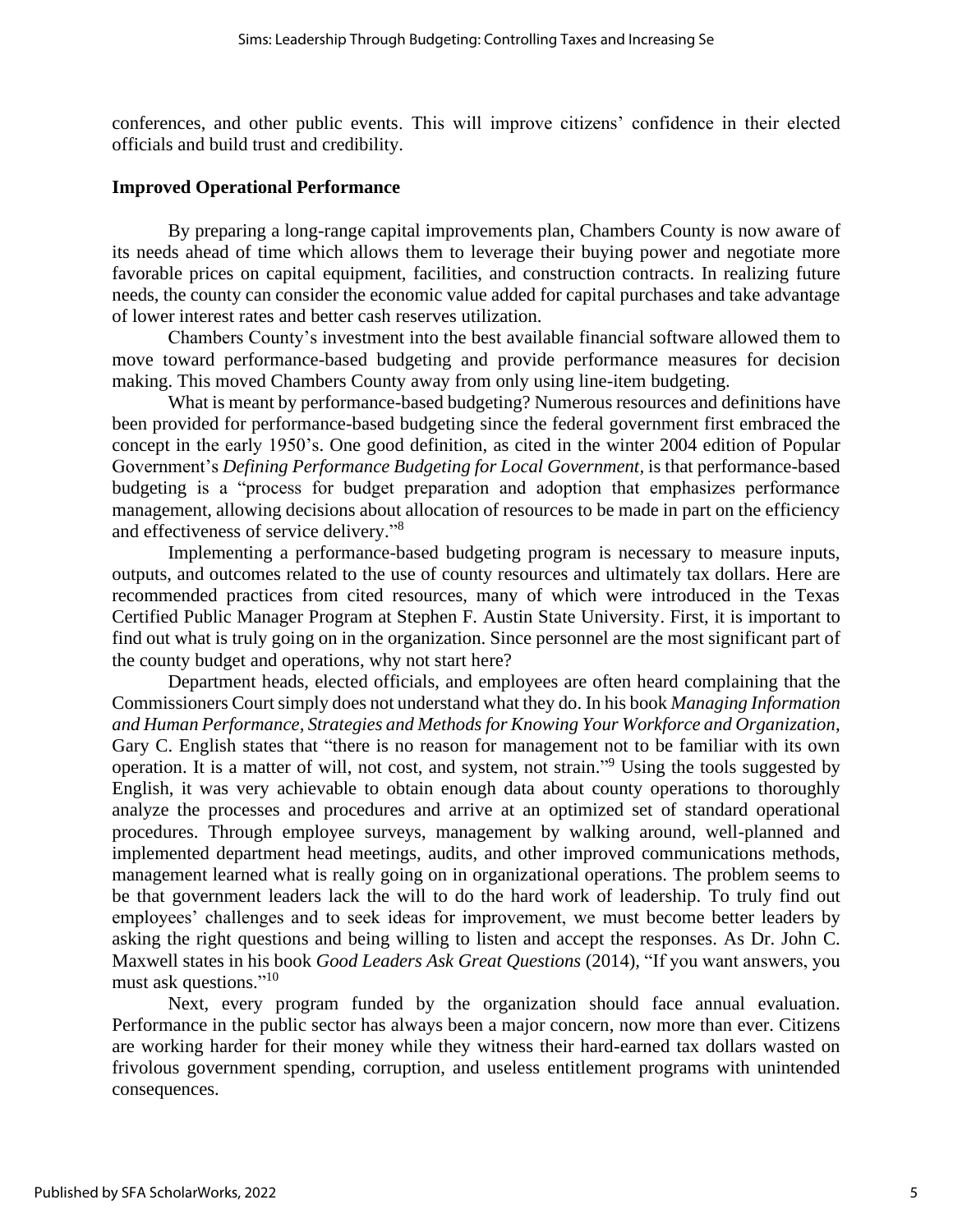What is program evaluation and how is it performed? In his book *Practical Program Evaluations – Getting from Ideas to Outcomes*, Gerald Andrews Emison describes program evaluation as "an important way to advance the public interest. It opens windows to improving the performance of public organizations."<sup>11</sup> He goes on to say "program evaluation concerns the core of public management: how public organizations can be effective in achieving society's interests while advancing democratic governance. It is simultaneously important, challenging, interesting, and exciting."<sup>12</sup> Every program offered by a public organization should be evaluated internally and through involving the public. Too often, comments are heard such as "what would the taxpayers think," typically when a public official is trying to make a point to look conservative; but then the same public official can't name the top five taxpayers in the county or prove that he/she understands what taxpayers truly value. It is easy to say no to a program that would benefit the taxpayers while using the taxpayers as the excuse; but a quick tour of the top taxpayers' facilities would confirm that, in fact, the taxpayers are spending their money on the same best practices because they realize the value of the program. At the same time, public officials continue routine, non-productive programs that do not benefit the taxpayers, but never discuss them. Understanding your client, as described in Chapter 3 of *Practical Program Evaluations – Getting from Ideas to Outcomes* provides a foundation for effective program evaluation.

An improved budget process will consider researching best practices and recommendations from top taxpayers. The local government's industrial stakeholders have state of the art facilities and can provide valuable input on facilities management, ergonomics, personnel development, and other best practices. The local government simply has to ask. It's time that local governments partner with their taxpayers and learn from them.

By improving the budgeting process, the county or city will be able to keep their financial house in order and spend less time at the end of the year cleaning up budget transfers and making last minute purchases to avoid "use it or lose it." This would result in preparing a consolidated annual financial report (CAFR) earlier in the year, which would also allow for completion of the annual audit earlier in the year. The earlier and more accurately the local government can report operational results, the more time it has to make corrections to any deficiencies that may need attention. In a nutshell, less time spent on budget issues means more time available to focus on operations. Additionally, better budgeting processes and procedures, would allow for the less time spent orientating and training new elected officials, department heads, and employees.

# **Disadvantages of GFOA Distinguished Budget Presentation Award**

## **Staff Commitment**

There are some staff requirements to applying for and building a budget that will meet the requirements of the Government Finance Officers' Association's Distinguished Budget Presentation Award, but these staff costs are a one-time up-front commitment. Once the budget format is established, subsequent budgets will potentially require less effort than the current budgeting process described in this paper. As an organization transitions into the new budgeting process, much of the information required from department heads and elected officials will be provided in real time. Once document submittal becomes routine and habitual, the process will continue to become easier.

As mentioned in this article, the benefits of a GFOA Award Winning Budget far exceed the effort required and local governments will experience some of the benefits of adopting only a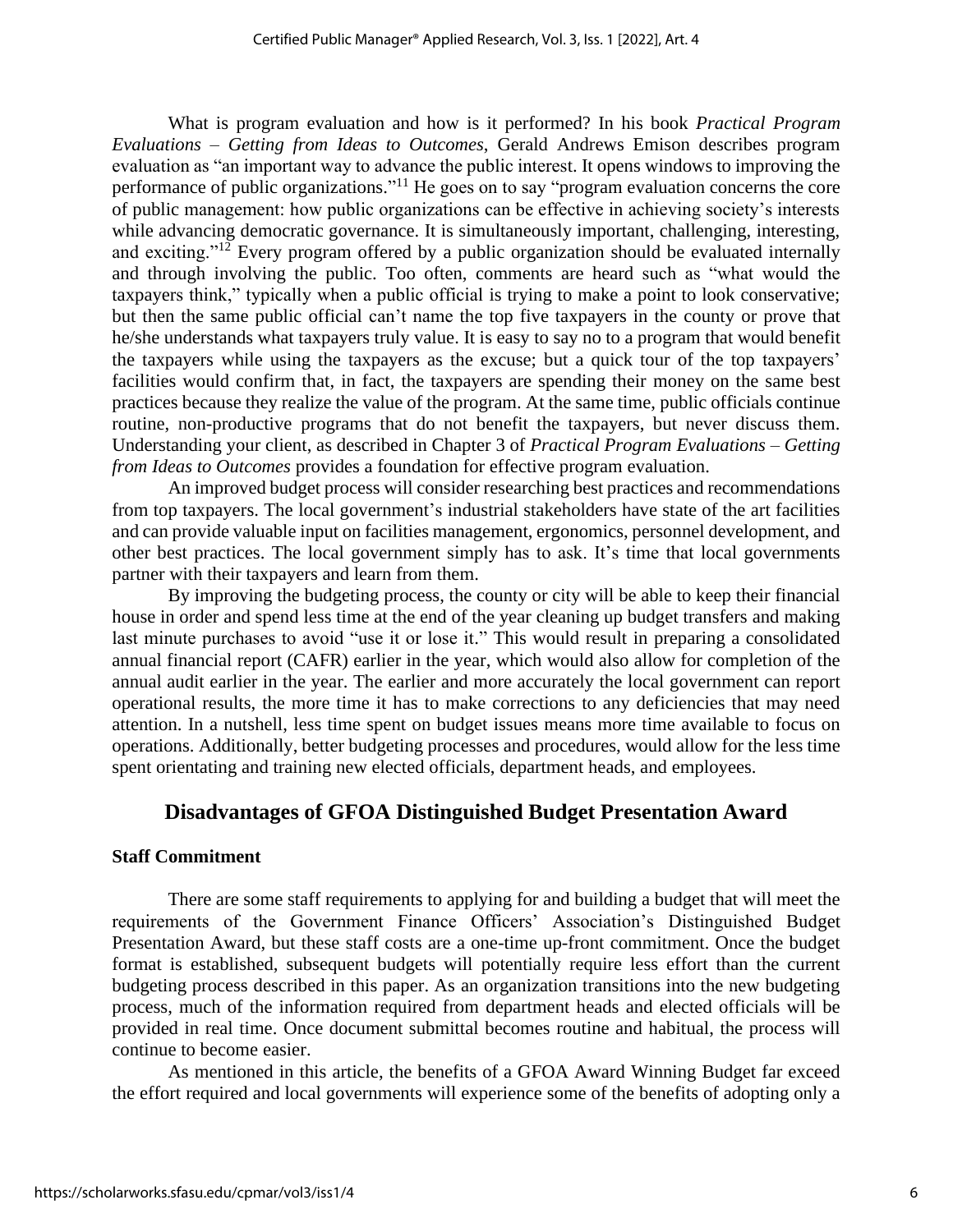fraction of the requirements (e.g., having departmental/program descriptions). By taking a slower approach to the new budgeting concept, employees will be allowed to learn and grow along with the goal and understand the "why" of the goal. Keeping employees involved is the key to gaining their buy-in and is ultimately the success of achieving the GFOA Distinguished Budget Award. Once again, this is a process, not an event.

## **Cost**

The county with a population less than 49,000 or a municipality with a population between 20,000 and 39,999 that is a member of the GFOA will benefit from a discounted application fee of \$455.00.<sup>13</sup> There are no hidden costs involved with the process because the efforts for budget preparation are already being expended on the current process. The real cost to consider is the opportunity cost of not building a better budget. Currently, countless hours are often spent on budget workshops, repeat presentations and multiple work budget revisions. An analysis of the cost of current budget processes will prove that building a better budget will save considerable money and, therefore, results in no real cost of working to achieve the GFOA Distinguished Budget Award.

## **Change**

The new budgeting process is a change to the "way we have always done it" and will likely cause some anxiety. Change management is important to the success of any improvement effort. To effectively implement change organizational leaders must start with realizing the three key barriers to change:

- People must learn enough to want to change;
- People must receive enough that they are able to change; or
- People must hurt enough that they have to change.

The ideal scenario is to learn enough to want to change and then to receive enough to be able to change. The change process starts with education and communication of why it is necessary to achieve this goal. It is then important to provide the team members with the tools they need to effectively implement the change. Properly equipped, the team members responsible for this initiative will have access to information, proper reference materials, good training, and any hardware and software that is required to build a better budget.

Management must be willing to make a complete shift in thinking to move from where they are with budgeting to where they want to be. Building a better budget requires more employee and citizen involvement. As Bland's *A Budgeting Guide for Local Government* states, "budgets raise the social conscience of a community by making inequities more visible and by exposing a government's commitment to fairness."<sup>14</sup> It will not be easy for management to adopt and adapt to this philosophy and move toward a "Theory Y" management approach to budgeting.<sup>15</sup> But the payoff is that if everyone is involved and has buy in, there will be less on-going controversy, budget amendments, budget transfers, and budget games as explained in Lazenby's *The Human Side of Budgeting.*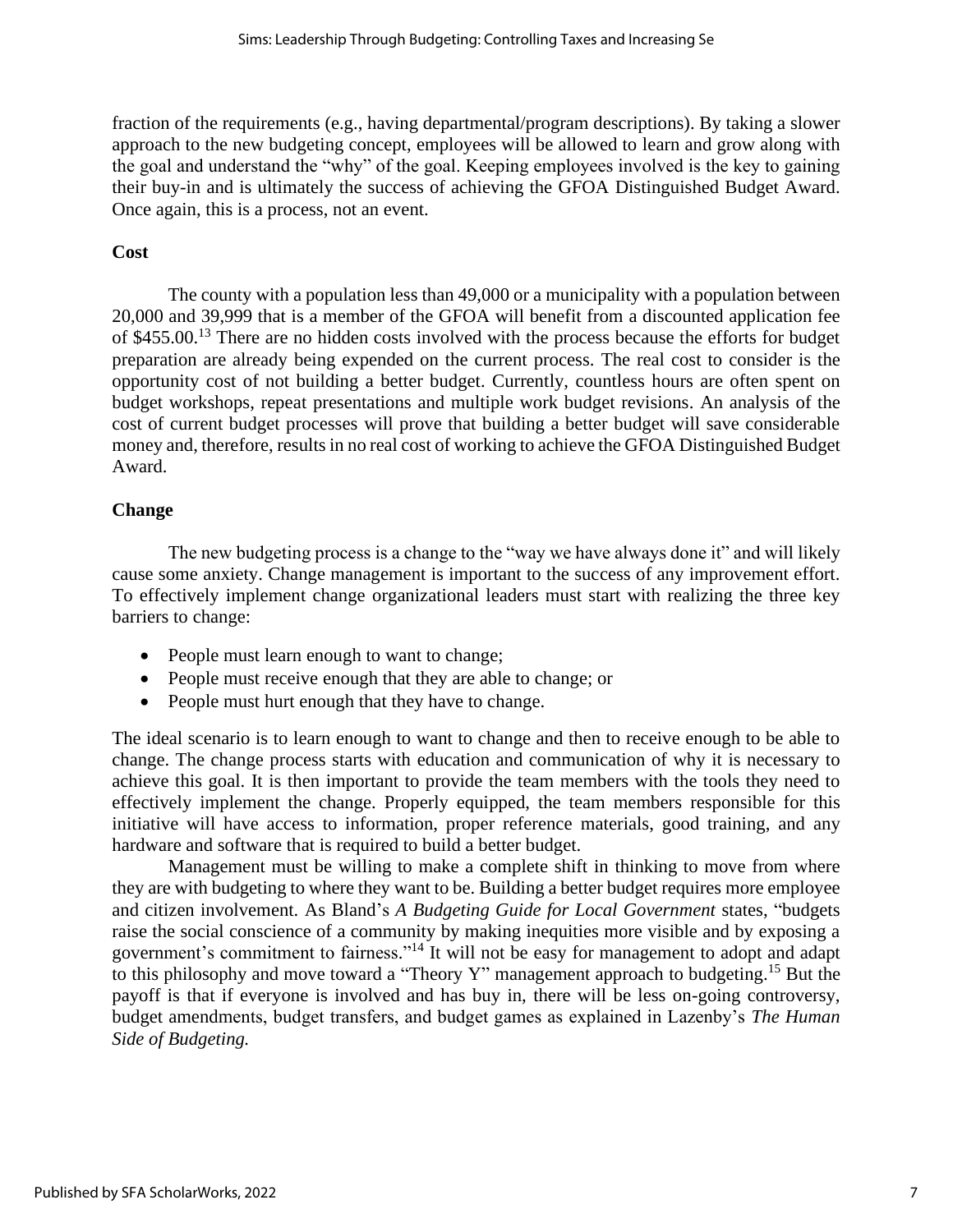# **Conclusion**

The purpose of this article is to emphasize the benefits to local governments of building a better budget in accordance with the Government Finance Officers Association's Distinguished Budget Presentation Award Program and becoming an award recipient. A comparison is made between the history of the budget process and the improved process. Research into the past budgeting practices in Chambers County Texas revealed an ineffective and inefficient process in terms of ease of implementation, employee morale, and budget reporting. Also, past budgets did not meet the GFOA's criteria of a budget document as 1) a policy document; 2) a financial plan; 3) an operations guide; and 4) a communication device. Several books and research papers are cited in this article provide a look into better budgeting processes and procedures. Many of the reference materials were introduced in the Texas Certified Public Manager Program at Stephen F. Austin State University. Although Chambers County produced an award-winning budget for many years the support work to maintain the award diminished.

Applying for and receiving the GFOA's Distinguished Budget Presentation Award allows local governments to improve their budget process while providing a budget document that focuses on priorities, provides a better understanding of operations to all stakeholders, and improves operational performance. This is achievable with no increased staff requirements and no real cost. In fact, local governments may enjoy budget processes that more efficient and effective and will save significant time and effort, resulting in savings and increased productivity.

Achieving this initiative will require a management paradigm shift from a Theory "X" to a Theory "Y" style budgeting process, but the payoff in employee morale and the usefulness of the budget will pay dividends. Additionally, a GFOA Award Winning Budget Document will raise the social conscience of local governments and expose a commitment to fairness while being more transparent, reducing speculation and public information requests, and building more public trust.

## **Notes**

<sup>1</sup> Government Finance Officers Association. *Distinguished Budget Presentation Award Program, accessed April 14, 2022,* http//:www.gfoa.org/budget-award.

<sup>2</sup> Government Finance Officers Association, *Recommended Budget Practices – A Framework for Improved State and Local Government Budgeting* (Chicago, IL: 1999), vii.

<sup>3</sup> Scott Douglas Lazenby, *The Human Side of Budgeting: Budget Games & How to End Them*  (Sandy, OR: Erehwon Press, 2013).

<sup>4</sup> Robert L. Bland, *A Budgeting Guide for Local Government.* 2nd ed. (Washington D.C.: ICMA Press, 2007).

<sup>5</sup> Ibid., 83.

<sup>6</sup> NEUBRAIN. *Performance-Based Budgeting – Methodology and Tools.* accessed November 2014, www.neubrain.com.

<sup>7</sup> Chambers County, Texas. 2014 Approved Budget,

https://www.co.chambers.tx.us/page/auditor.financial.transparency.

<sup>&</sup>lt;sup>8</sup> William C. Riverbark, "Defining Performance Based Budgeting for Local Government." *Popular Government.* Winter (2004): 28.

<sup>9</sup> Gary C. English, *Managing Information and Human Performance: Strategies and Methods for Knowing Your Workforce and Organization (*Amherst, MA: HRD Press, 2004), vii